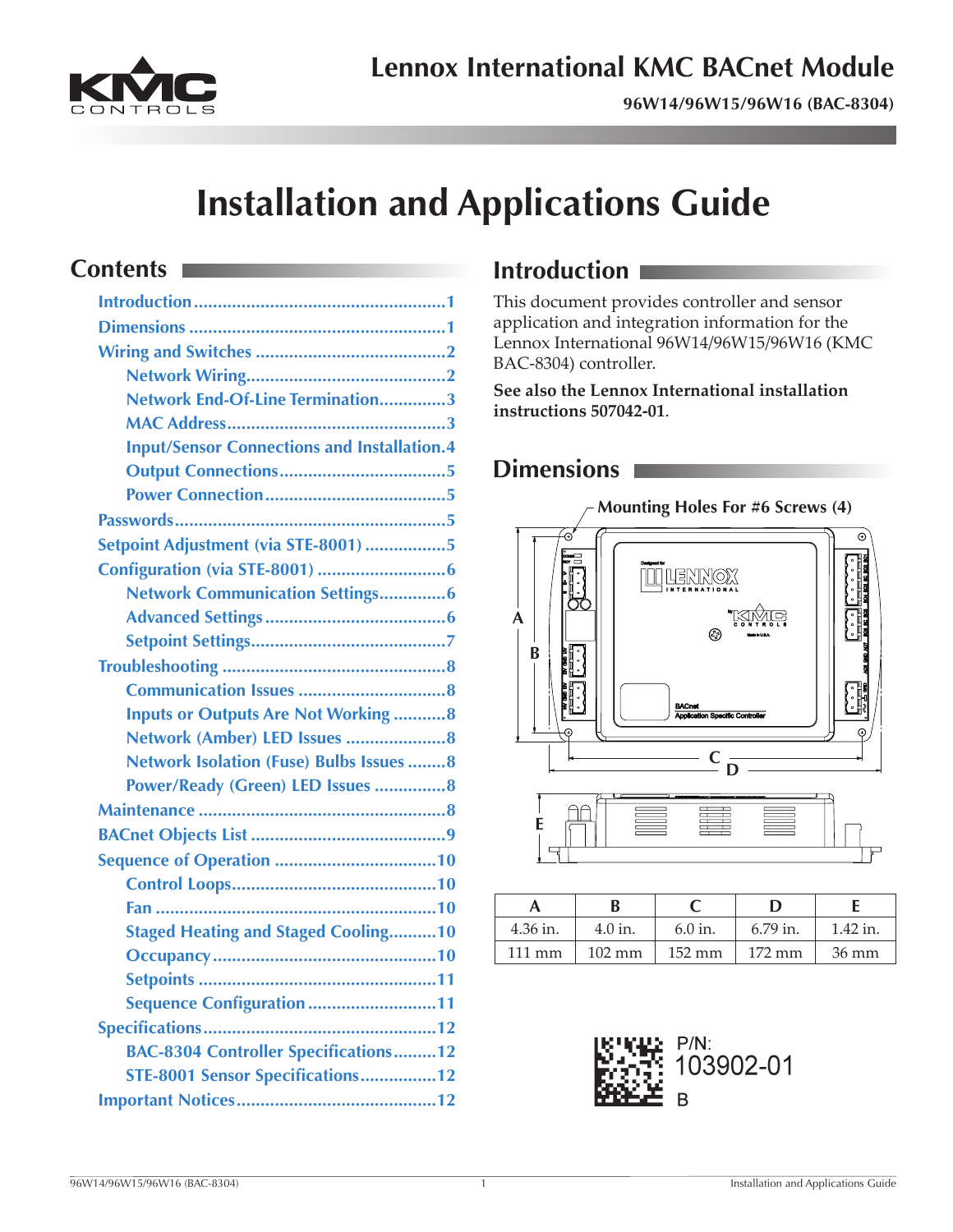# <span id="page-1-0"></span>**Wiring and Switches**

### **Network Wiring**

### **CAUTION**

**Use electrostatic discharge precautions during installation. Do not exceed the device ratings.**

# **CAUTION**

**To avoid damage from ground loops and other communication issues in networked controllers, correct phasing on MS/TP network and power connections on ALL the networked controllers is critically important.**

- 1. Connect the *–A* terminals in parallel with all other *–A* terminals on the network and the *+B* terminals in parallel with all other *+B* terminals. (See *[MS/TP](#page-1-1)  [Wiring on page 2](#page-1-1)* and the network wiring principles below.)
- 2. Connect the shields of the cable together at each device. Connect the cable shield to a good earth ground **at one end only**.

Use the following **network wiring principles** when connecting a controller to an MS/TP network:

- Terminal blocks accept 14 to 22 AWG wire. Use twisted-pair, shielded 22 AWG (minimum) cable, such as Belden part numbers 8761 or 88761 and Lennox International catalog numbers 27M19, 94L63, or 68M25.
- When connecting cable shields together at each controller, the *S* terminal in KMC controllers is provided as a connecting point for the shield. The terminal is not connected to the ground of the controller. When connecting to controllers from other manufacturers, verify the shield connection is not connected to the controller's ground.
- Connect no more than 128 addressable BACnet master devices (total) to one MS/TP network. The devices can be any mix of controllers or routers. (Up to 127 slave devices can also be connected.)
- Limiting the MS/TP network size to no more than about 60 controllers will optimize network performance.



#### <span id="page-1-1"></span>**MS/TP Wiring**

- Use a KMC KMD-5575 repeater after every 31 MS/TP devices or if the cable length exceeds 4,000 feet (1,220 meters). Generally, use no more than **four** repeaters per MS/TP network. Do not connect the cable shield to the circuit GND terminal on the KMD-5575. For each network segment, connect the shields to a good earth ground at only one end of the segment; tape back the shield ground at the other end.
- Place a KMC KMD-5567 surge suppressor in the cable where it exits a building.

For more information on principles and good practices when connecting an MS/TP network, see KMC Control's Planning BACnet Networks (Application Note AN0404A).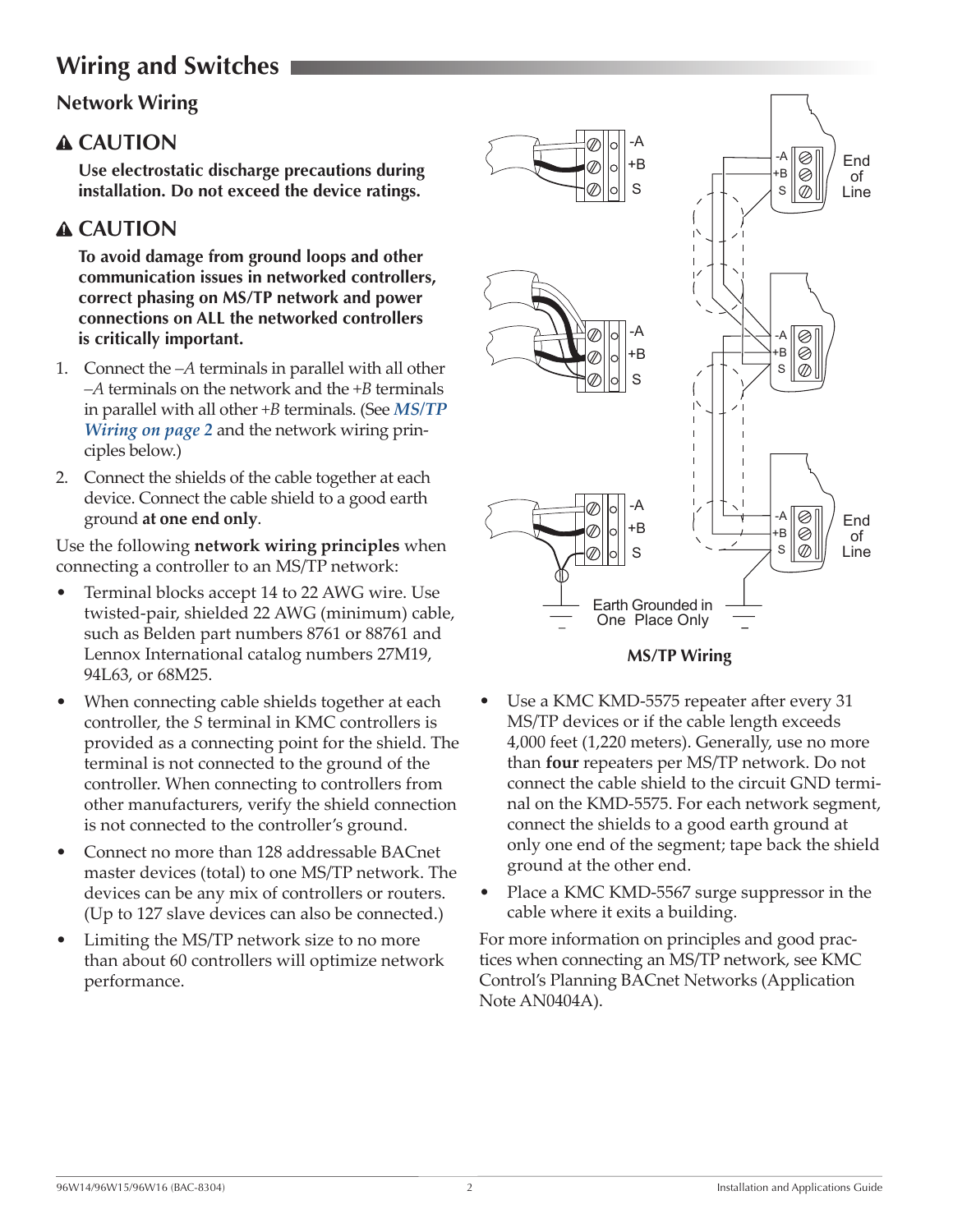### <span id="page-2-0"></span>**Network End-Of-Line Termination**

The controllers on the physical ends of an EIA-485 MS/TP wiring segment must have EOL (End Of Line) termination installed for proper network operation. (See *[EOL Setting on page 3](#page-2-2)*.) If the controller is at the physical **end** of the network line:

- 1. Remove the controller cover. One screw in the center of the cover secures the cover in place.
- 2. Set **both** the (S3) EOL termination DIP switches on the circuit board to **On** (to the **left**). If not on the end, ensure both switches are Off (to the right).
- 3. Reinstall the controller cover. (The screw should be snug, but do not overtighten it.)

**EOL Off**

**EOL Setting**

ি

뿨

# <span id="page-2-3"></span>**MAC Address**

- **NOTE: The controller's current MAC address can be viewed in a connected STE-8001. See**  *[Network Communication Settings on page 6](#page-5-1)*. **The factory default is 3.**
- 1. Remove the controller cover. One screw in the center of the cover secures the cover in place.
- 2. Set DIP switch array S5 (see *[MAC Address Setting](#page-2-1)  [on page 3](#page-2-1)*) to the desired address combination. The individual DIP switch channels will be summed to determine the MAC address. For a MAC address of 19 (as shown in the example illustration below), slide 1, 2, and 16 **Up** (and all others Down).
- 3. Reinstall the controller cover.
- **NOTE: If the controller is powered when DIP switches are changed, the controller will need to be power cycled to make the new MAC address change active.**



<span id="page-2-1"></span>**MAC Address Setting**

**On Off**

**ON**

**EOL Switches (S3)**

**EOL On**

8888888

न

**Cover Screw**

<span id="page-2-2"></span>**BAC-8304**

<u>kiyisi</u>

**TT LENNOX**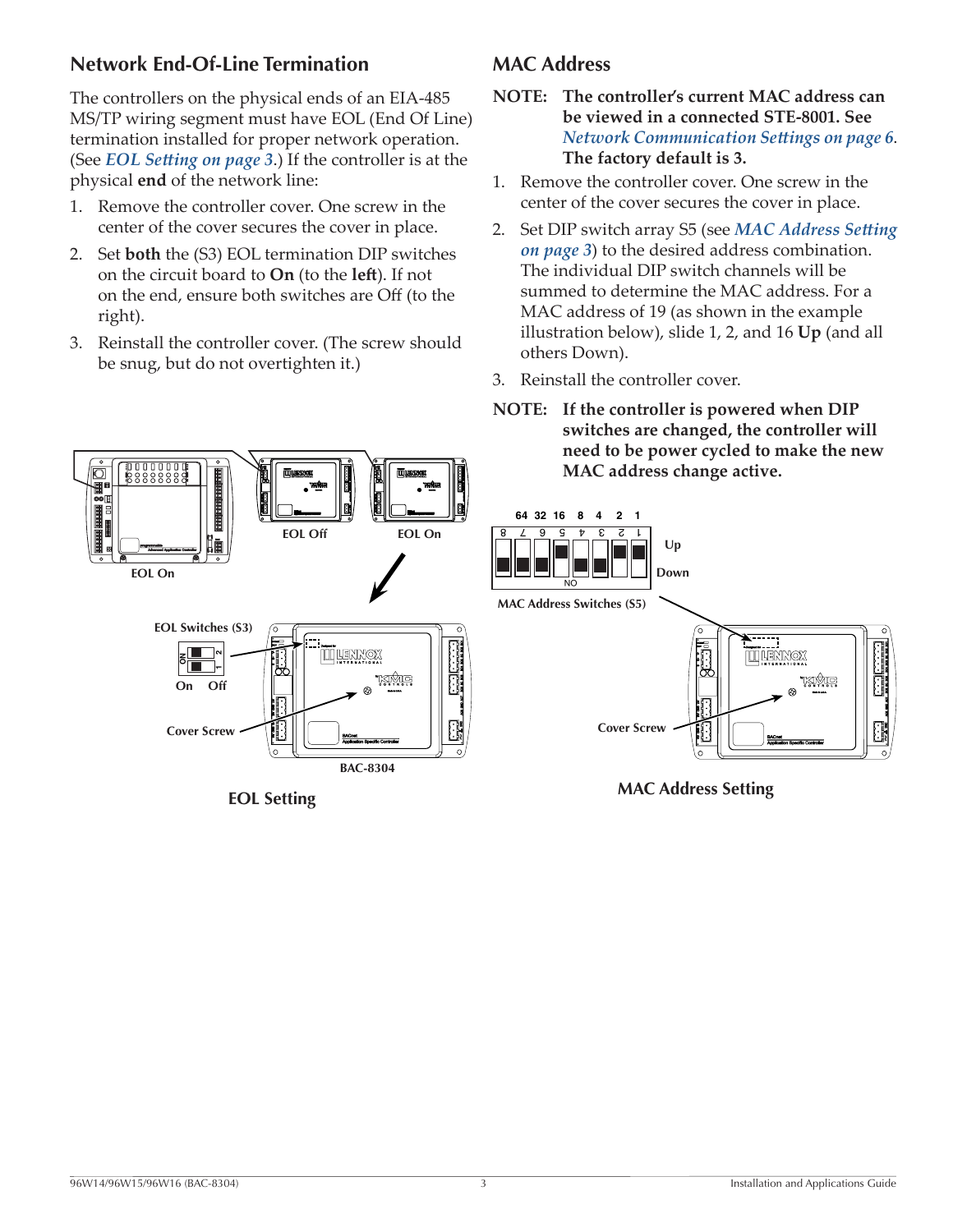### <span id="page-3-0"></span>**Input/Sensor Connections and Installation**

Connect a DAT (10K thermistor) sensor and/or a Fan Status (NC) switch to the AI3 terminal. Connect a System Shutdown (NO) switch to the AI4 terminal. See *[Input Connections on page 4](#page-3-1)* and the manufacturer's installation guides. See also *[Fan on page 10](#page-9-1)* for how these inputs operate.

The controller uses one of the following sensors for space temperature (see *[Input Connections on page 4](#page-3-1)*):

- STE-8001 via RJ-45 modular jack (using a standard Ethernet cable up to 75 feet long).
- STE-6011 or existing 10K ohm thermistor room sensor via the AI1 terminal.
- A (KMC STE-6019 or similar) sensor with a 10K thermistor (on AI1) and 10K ohm setpoint dial and/or a local override button (on AI2).

See relevant sections of the KMC STE-601x installation guide for additional information.

Connect the STE-8001 sensor to the controller with a standard Ethernet cable with RJ-45 connectors on each end. Maximum cable length is 75 feet (22.9 meters). Plenum-rated preassembled cables are recommended.



To install an STE-8001 sensor, do the following (see *[STE-8001 Installation on page 4](#page-3-2)*):

- 1. Turn the hex screws in the base **clockwise** until they clear the cover. Swing the sensor's bottom away from the backplate to remove it.
- 2. Route the Ethernet cable through the center hole of the backplate.
- 3. Fasten the backplate directly to a standard  $2x$ 4 inch outlet box (or to a KMC HMO-1161W mounting plate for  $4 \times 4$  box) with the hex screws toward the floor.
- 4. Plug the Ethernet cable into the sensor's jack.
- 5. Place the top of the sensor over the top of the backplate and swing it down over the hex screw brackets. Be careful not to pinch the wiring.
- 6. Back the hex screws out of the brackets (counterclockwise) until they engage the sensor cover and hold it in place.



<span id="page-3-2"></span>**STE-8001 Installation**

<span id="page-3-1"></span>**Input Connections**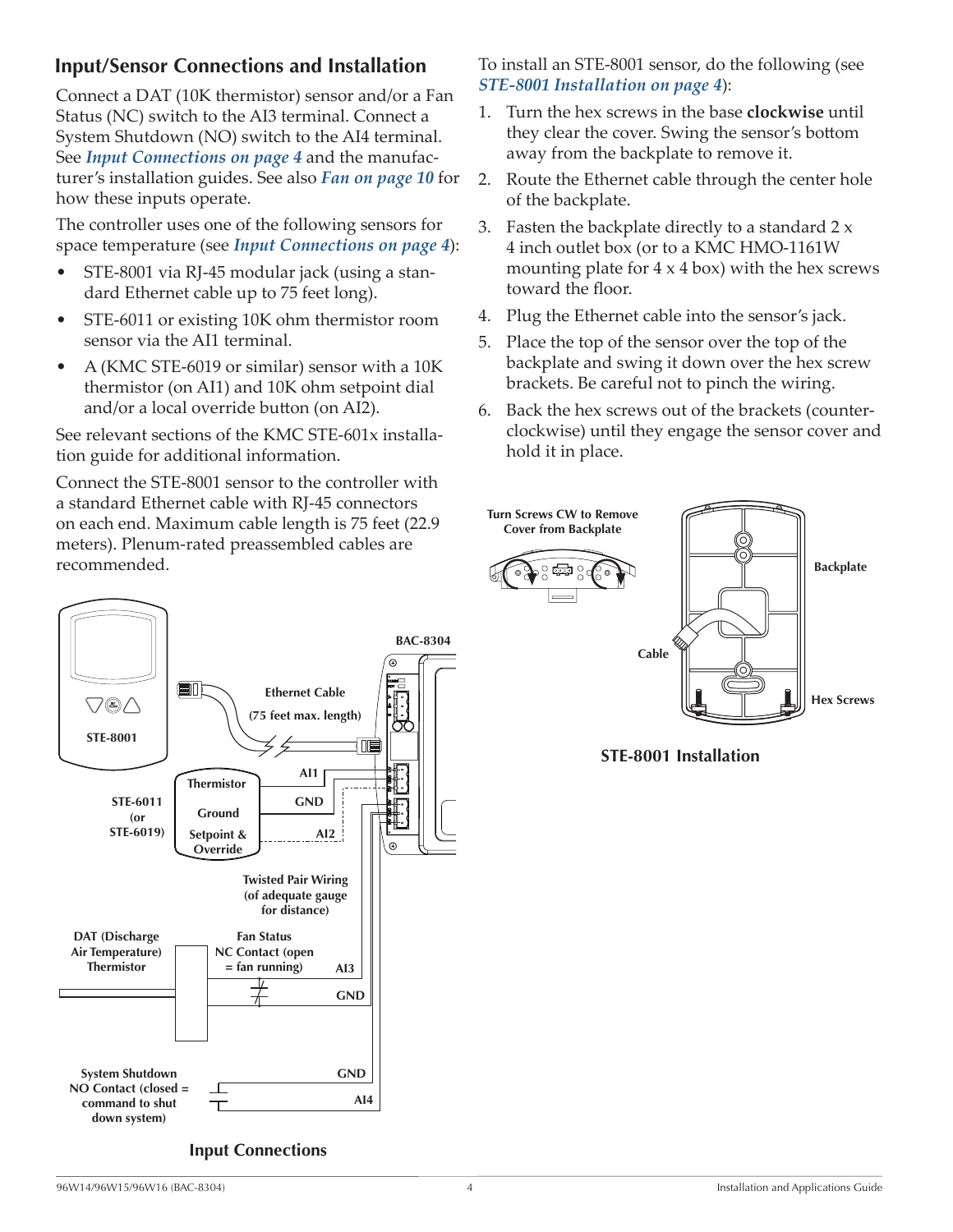### <span id="page-4-0"></span>**Output Connections**

#### **See the Lennox International installation instructions (507042-01) for wiring details.**

Connect the device under control between the desired output terminal and the related **SC (Switched Common)** terminal. (See *[Outputs and Power on page 5](#page-4-1)*.) For each bank of triac outputs, there is one Switched Common connection.

#### **NOTE: The phase side of the transformer connects to the SC terminal.**

## **CAUTION**

**Triac outputs are for Class-2 voltages (24 VAC) only. Do not connect line voltage to the outputs!**

#### **Power Connection**

Use a 24 VAC, Class 2 transformer to supply power. Connect the transformer's **neutral** lead to the 24 VAC **Common/<sup>T</sup>** terminal and the AC **phase** lead to the 24 VAC **Phase/~** terminal. (See *[Outputs and Power on](#page-4-1)  [page 5](#page-4-1)*.)

**NOTE: KMC Controls recommends powering only one controller from each transformer. If installing multiple controllers powered from a single transformer, however, phasing must be correct and the total power drawn from the transformer must not exceed its rating.**



#### <span id="page-4-1"></span>**Outputs and Power**

# **Passwords**

The STE-8001 allows two levels of password protection. The Level 1 password (if configured) must be entered to adjust the occupied cooling and heating setpoints. The Level 2 password (if configured) must be entered to change the controller configuration.

Set new four-digit passwords in the Advanced menu. (See *[Advanced Settings on page 6](#page-5-2)*.) **If the password is unconfigured (set to all zeros, 0000), no password is required to advance the display into additional displays.** The default Level 1 and Level 2 passwords are 0000.

If a password is forgotten, passwords may be reset. To reset the password, remove the power connection and the controller's cover. Slide S5 DIP switch #8 **Up** while the controller is not powered. (See *[MAC](#page-2-1)  [Address Setting on page 3](#page-2-1)*.) Power up the controller until the green Ready LED blinks in **rapid** sequence. Remove power. Slide S5 DIP switch #8 back **Down**. The controller can then be powered normally, and the passwords are reset to 0000.

# **Setpoint Adjustment (via STE-8001)**

#### **NOTE: The sensor will display the time (only) if the controller has been synchronized with system time within the previous 24 hours.**



From the temperature display (main screen):

- 1. Press the **Setpoint** button.
- 2. If a Level 1 password is required, press the Up/Down buttons to change the first digit, press the Setpoint button to select the next digit, and repeat for all four digits. The display will show the occupied cooling setpoint.
- 3. To change the occupied cooling setpoint, press the Up/Down buttons and press the Setpoint button to save and move to the next screen.
- 4. To change the occupied heating setpoint, press the Up/Down buttons and press the Setpoint button to save and return to the main screen.





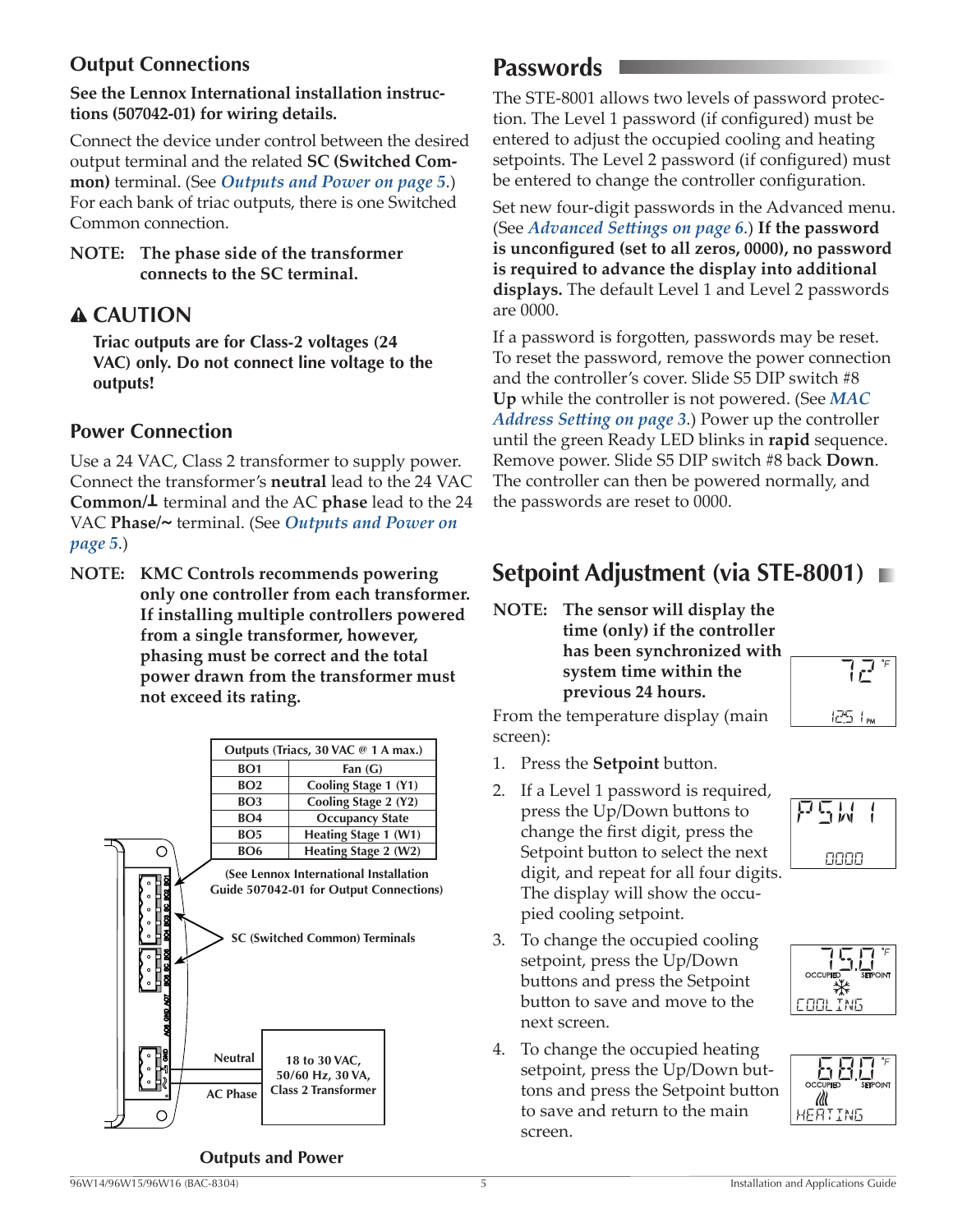# <span id="page-5-0"></span>**Configuration (via STE-8001)**

**NOTE: The STE-8001 sensor supports other applications (e.g., VAV) that are not applicable to this controller.**

### <span id="page-5-1"></span>**Network Communication Settings**

Configure the network communication settings before placing a controller on the network. From the temperature display (main screen):



- 1. Press and hold both the **Up and Down** buttons for at least five seconds.
- 2. If a Level 2 password is required, press the Up/Down buttons to change the first digit, press the Setpoint button to select the next digit, and repeat for all four digits. If a password has not previously been entered, the display will change to the COMM display. Press the Setpoint button.
- 3. To change the device instance, press the Up/Down buttons and press the Setpoint button to save and move to the next screen.
- 4. The MAC address menu is **read only**—attempted changes will not be saved. (To set the address, see *[MAC Address on page 3](#page-2-3)*.) Press the Setpoint button to move to the next screen.
- 5. Set the baud rate. Press the Up/ Down buttons and press the Setpoint button to save and advance to the next function.
- 6. When COMM is displayed, press the Up/Down buttons until EXIT is displayed. Press the Setpoint button to exit configuration and return to the main screen. Alternately, select CNFG to continue configuration.









**EEMM** 

# <span id="page-5-2"></span>**Advanced Settings**

From the temperature display (main screen):

- 1. Press and hold the **Up and Down** buttons for at least five seconds.
- 2. If a Level 2 password is required, press the Up/Down buttons to change the first digit, press the Setpoint button to select the next digit, and repeat for all four digits. If a password has not previously been entered, the display will change to the COMM display. From the COMM display, press the Up/Down buttons to show the CNFG display and press the Setpoint button.
- 3. After the display changes to STPT, press the Up/Down buttons to change the display to ADVC.
- 4. Enter a new Level 1 password. Press the Up/Down buttons to change the first digit, press the Setpoint button to select the next digit, and repeat for all four digits. When the Setpoint button is pressed for the last digit, the new password is saved and the display advances.

#### **NOTE: Entering four zeros (0000) removes the password.**

5. Enter a new Level 2 password. Press the Up/Down buttons to change the first digit, press the Setpoint button to select the next digit, and repeat for all four digits. When the Setpoint button is pressed for the last digit, the new password is saved and the display advances.









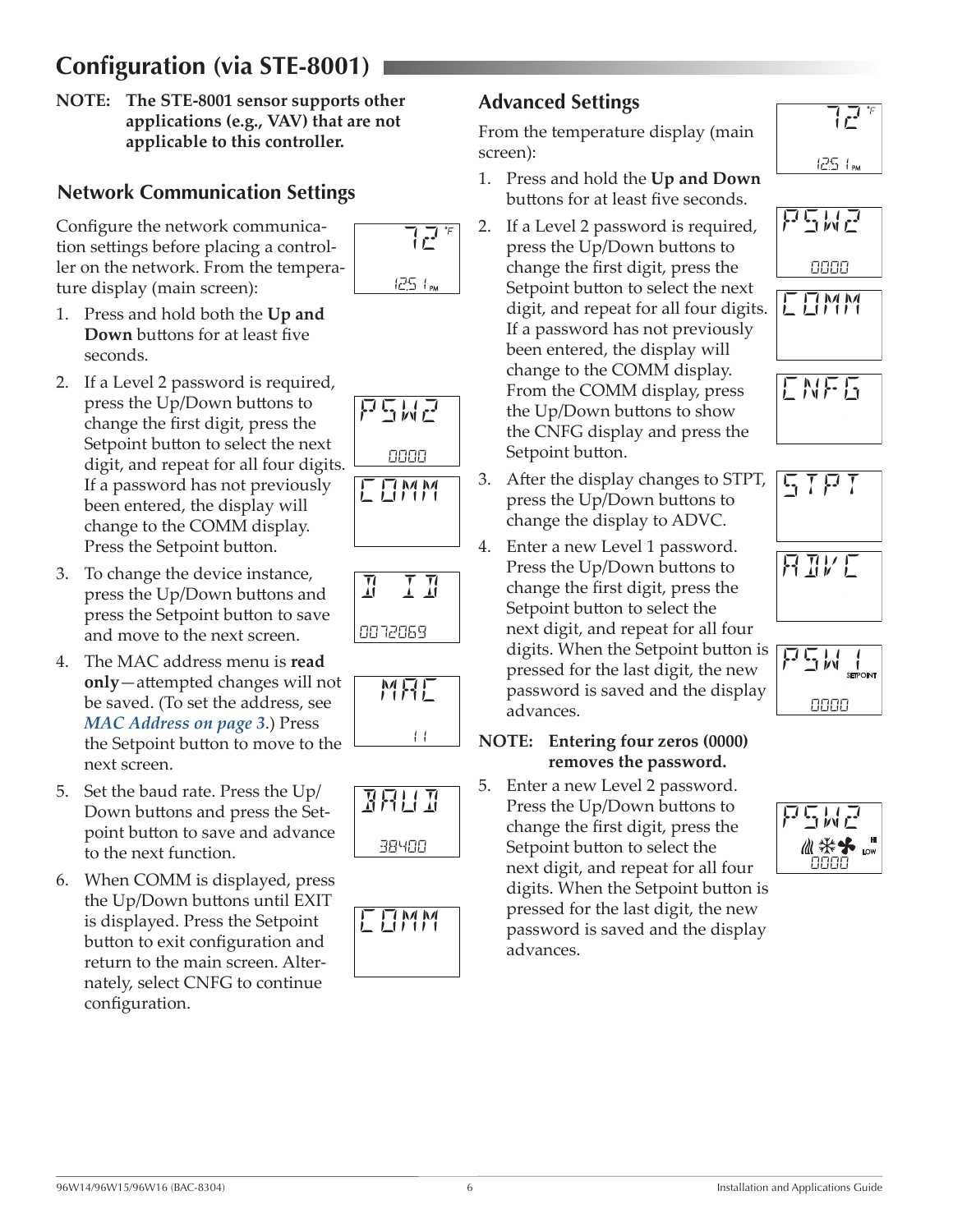- <span id="page-6-0"></span>**NOTE: The local unoccupied override timer function applies only to controllers that will use an STE-6019 sensor available from KMC Controls.**
- 6. Press the Up/Down buttons to set the local unoccupied override timer. The value will change in 1 minute increments. Press the Setpoint button to save the value and advance to the next function.
- 7. To change the sensor calibration, press the Up/Down buttons (changes in 0.1° increments) and press the Setpoint button to save and advance to the next function.
- 8. Press the Up/Down buttons until EXIT is displayed Press the Setpoint button to exit. Alternately, select STPT to configure setpoints.

# **Setpoint Settings**

From the temperature display (main screen):

- 1. Press and hold the **Up and Down** buttons for at least five seconds.
- 2. If a Level 2 password is required, press the Up/Down buttons to change the first digit, press the Setpoint button to select the next digit, and repeat for all four digits. If a password has not previously been entered, the display will change to the COMM display.
- 3. From the COMM display, press the Up/Down buttons to show the CNFG display and press the Setpoint button.
- 4. After the display changes to STPT, press the Enter button.
- 5. To change the Minimum Cooling Setpoint, press the Up/Down buttons and press the Setpoint button to save and move to the next screen.
- 6. To change the Maximum Heating Setpoint, press the Up/Down buttons and press the Setpoint button to save and move to the next screen.
- 7. To change the Occupied Cooling Setpoint, press the Up/Down buttons and press the Setpoint button to save and move to the next screen.
- 8. To change the Occupied Heating Setpoint, press the Up/Down buttons and press the Setpoint button to save and move to the next screen.
- 9. To change the Unoccupied Cooling Setpoint, press the Up/Down buttons and press the Setpoint button to save and move to the next screen.
- 10. To change the Unoccupied Heating Setpoint, press the Up/Down buttons and press the Setpoint button to save and move to the next screen.
- 11. To change the Minimum Temperature Differential, press the Up/Down buttons and press the Setpoint button to save and move to the next screen.
- 12. When STPT is displayed, press the Up/Down buttons until EXIT is displayed Press the Setpoint button to exit configuration and return to the main screen.



 $M \Gamma_{\text{N}}$ 

680

₩























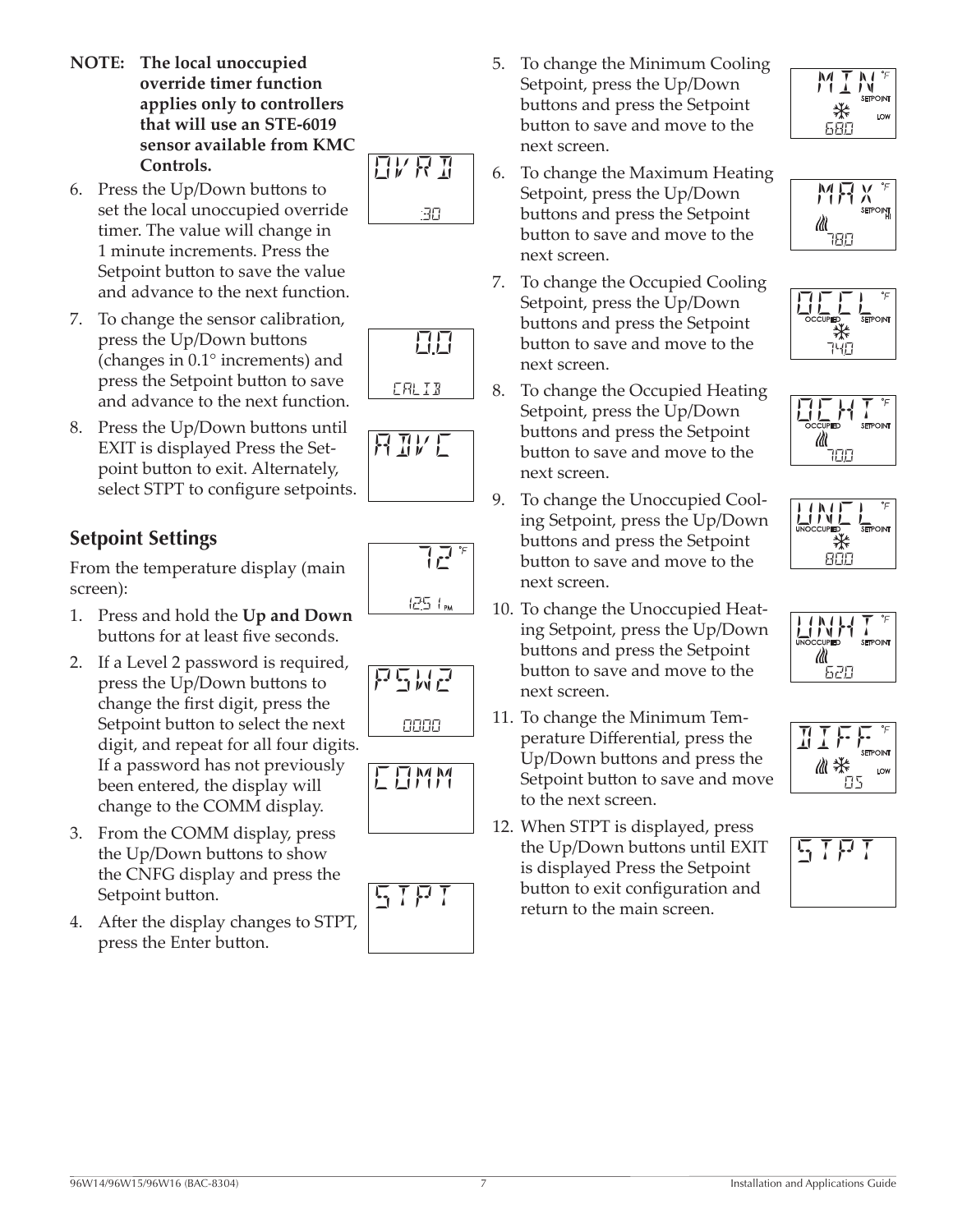# <span id="page-7-0"></span>**Troubleshooting**

#### **Communication Issues**

- Check power—see Power/Ready (Green) LED Issues section.
- Check network wiring/connections.
- Check MAC address and Network ID.
- Check the baud rate. (This controller autobauds by default but a desired speed must be set when going through the Communications menu.) On the MS/TP network, the baud rate on all devices must match.
- Check other controllers.

#### **Inputs or Outputs Are Not Working**

- Check power—see Power/Ready (Green) LED Issues section.
- Check input wiring/connections.
- Check configuration.
- Check network communications—see Network (Amber) LED Issues section.



**Troubleshooting Indicators**

#### **Network (Amber) LED Issues**

The amber LED flickers as the controller receives and passes the token during communication with the network. When the controller is powered up (but not communicating), the amber LED flashes slowly, about once per second. When the MS/TP port establishes communications with the network, the amber LED flashes rapidly as it receives and passes the token. If it is **not flashing rapidly**:

- Check power—see Power/Ready (Green) LED Issues section.
- Check the isolation (fuse) bulbs.
- Check network connections and configuration.
- Cycle the power to the controller.

#### **Network Isolation (Fuse) Bulbs Issues**

Two isolation bulbs are next to the network terminals. These bulbs serve three functions:

- **Removing the bulbs** opens the MS/TP port and isolates the controller from the network.
- **If one or both bulbs is illuminated**, it indicates the network is improperly phased (the ground potential of the controller is not the same as other controllers on the network). Remove power and check the network and power connections.
- If one or both bulbs is blown, it indicates the voltage or current on the network exceeded safe levels. Correct the conditions and replace the bulbs. Replacement bulbs (P/N HPO-0054) are available from KMC Controls. See also Power/ Ready (Green) LED Issues section.

#### **Power/Ready (Green) LED Issues**

A few seconds after power is first applied, the green Power/Ready LED will begin flashing about once a second if the device is functioning normally. If it is **not flashing slowly**:

- Check wiring/connections.
- Cycle the power to the controller.

# **Maintenance**

Careful installation and maintenance will ensure long-term reliability and performance.

Remove dust as necessary from holes in the top and bottom of the controller and sensor. Clean the sensor display with a soft, damp cloth and mild soap.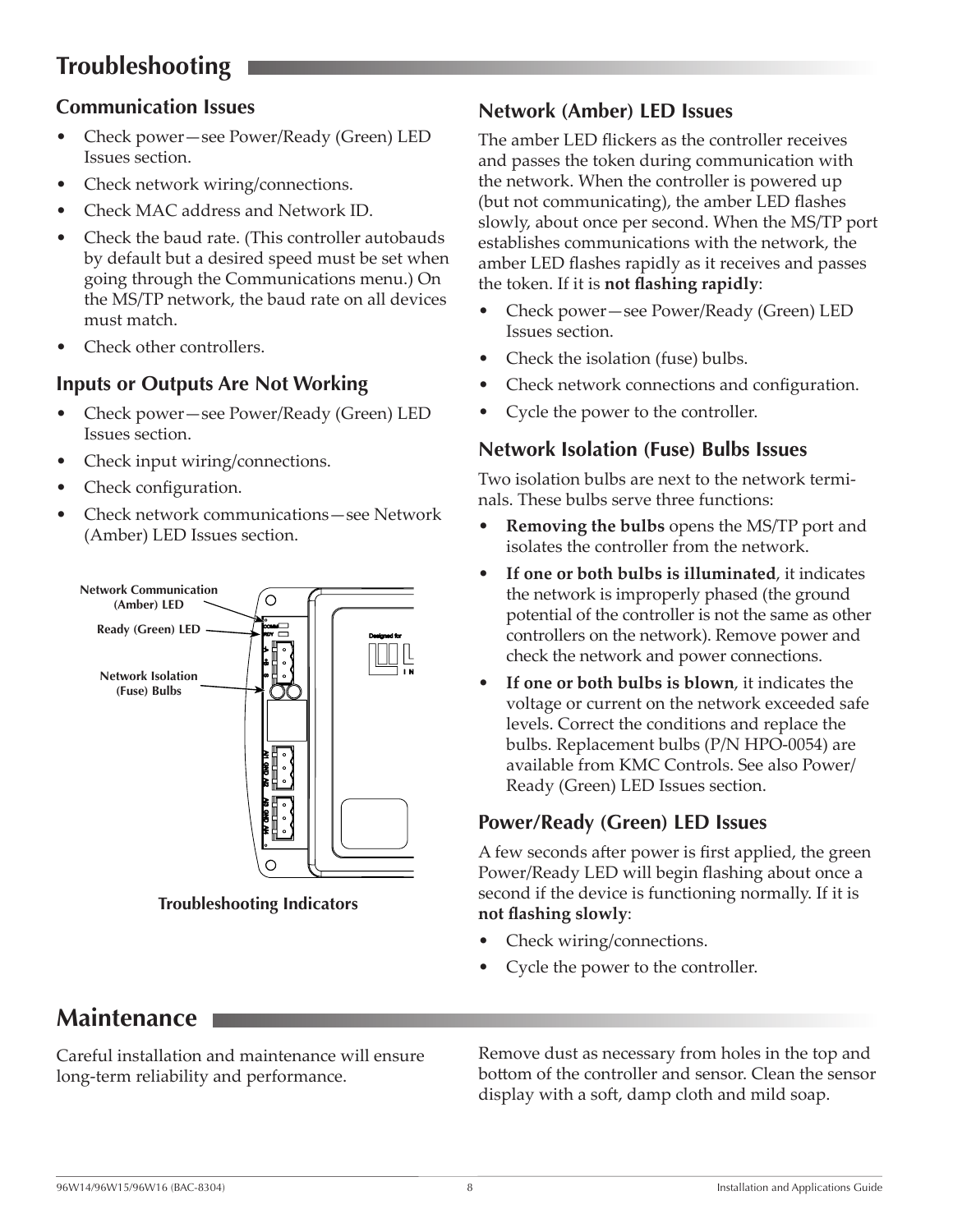# <span id="page-8-1"></span><span id="page-8-0"></span>**BACnet Objects List**

| Al/BI (Analog/Binary Input) Objects |                          |                |                    |
|-------------------------------------|--------------------------|----------------|--------------------|
| <b>Inputs</b>                       | <b>Name</b>              | <b>Default</b> | <b>Units</b>       |
| AI1                                 | <b>SPACE SENSOR</b>      | N/A            | Degrees F          |
| AI2                                 | ROOM SETPOINT            | N/A            | Degrees F          |
| AI3                                 | <b>DISCHARGE</b><br>TEMP | N/A            | Degrees F          |
| BI4                                 | <b>DISABLE SYSTEM</b>    | N/A            | Enable/<br>Disable |

| <b>BO (Binary Output) Objects</b> |                     |                |              |
|-----------------------------------|---------------------|----------------|--------------|
| <b>Outputs</b>                    | <b>Name</b>         | <b>Default</b> | <b>Units</b> |
| BO <sub>1</sub>                   | <b>FAN</b>          | $\Omega$       | On/Off       |
| BO2                               | COOL_STAGE_1        | Off            | On/Off       |
| BO <sub>3</sub>                   | COOL STAGE 2        | Off            | On/Off       |
| BO4                               | OCC OUTPUT          | Off            | On/Off       |
| BO <sub>5</sub>                   | <b>HEAT STAGE 1</b> | Off            | On/Off       |
| BO <sub>6</sub>                   | <b>HEAT STAGE 2</b> | Off            | On/Off       |

| <b>AV (Analog Value) Objects</b> |                                     |                |                  |
|----------------------------------|-------------------------------------|----------------|------------------|
| <b>Values</b>                    | <b>Name</b>                         | <b>Default</b> | <b>Units</b>     |
| AV1                              | STE-8 SENSOR                        | 72             | Degrees F        |
| $AV2*$                           | <b>SETPOINT REF-</b><br><b>EREN</b> | 72             | Degrees F        |
| AV3                              | ACT_COOL_STPT                       | 74             | Degrees F        |
| AV4                              | ACT_HEAT_STPT                       | 70             | Degrees F        |
| AV <sub>5</sub>                  | OCC_CL_STPT                         | 74             | Degrees F        |
| AV <sub>6</sub>                  | OCC HT SPT                          | 70             | Degrees F        |
| AV <sub>7</sub>                  | UNOCC_CL_STPT                       | 80             | Degrees F        |
| AV <sub>8</sub>                  | UNOCC_HT_STPT                       | 65             | Degrees F        |
| AV <sub>9</sub>                  | MIN_CL_STPT                         | 68             | Degrees F        |
| AV10                             | MAX_HT_STPT                         | 78             | Degrees F        |
| AV11                             | MIN_STPT_DIFF                       | 3              | Degrees F        |
| AV12                             | <b>STBY DIFF</b><br>3               |                | Degrees F        |
| $AV13*$                          | <b>SPACE_TEMP</b>                   | N/A            | <b>Degrees</b> F |
| AV32                             | <b>STG DELAY</b>                    | 5              | Minutes          |
| AV33                             | FAN_OFF_DELAY                       | $\theta$       | Seconds          |
| AV34                             | <b>COMPRES-</b><br>SOR DELAY        | 5              | <b>Minutes</b>   |
| AV38                             | LOCAL_OVRD_<br>60<br><b>TIME</b>    |                | Minutes          |
| AV39                             | STANDBY_DELAY                       | 15             | Minutes          |
| $AV40**$                         | <b>MOTION_TIMER</b>                 | 10             | Seconds          |

| <b>BV (Binary Value) Objects</b> |                          |                 |                     |  |
|----------------------------------|--------------------------|-----------------|---------------------|--|
| <b>Values</b>                    | <b>Name</b>              | <b>Default</b>  | Units               |  |
| $BV6**$                          | <b>MOTION_SENSOR</b>     | <i>Inactive</i> | Inactive/<br>Active |  |
| BV <sub>8</sub>                  | <b>MODE</b>              | Heat            | Heat/Cool           |  |
| BV <sub>9</sub>                  | <b>FAN NEED</b>          | No              | No/Yes              |  |
| <b>BV10</b>                      | HEAT COOL<br><b>NEED</b> | No              | Heat/Cool           |  |
| <b>BV14</b>                      | FAN_STATUS               | Inactive        | Inactive/<br>Active |  |
| <b>BV16</b>                      | SYSTEM DISABLE           | Off             | Off/On              |  |
| <b>BV20</b>                      | COOL_STG_1               | Off             | Off/On              |  |
| <b>BV21</b>                      | COOL_STG_2               | Off             | Off/On              |  |
| <b>BV22</b>                      | <b>HEAT STG 1</b>        | Off             | Off/On              |  |
| <b>BV23</b>                      | HEAT_STG_2               | Off             | Off/On              |  |
| <b>BV28</b>                      | LOCAL OVRD               | Off             | Off/On              |  |
| $BV29**$                         | MOTION_OVRD              | Off             | Off/On              |  |

| <b>MSV (Multi-State Value) Objects</b> |                                |                 |                                                                                                   |
|----------------------------------------|--------------------------------|-----------------|---------------------------------------------------------------------------------------------------|
| <b>Values</b>                          | <b>Name</b>                    | <b>Default</b>  | Units                                                                                             |
| MSV1*                                  | <b>OCCUPIED</b><br><b>MODE</b> | Occupied<br>(1) | $1 = Occupied$<br>$2 =$ Standby<br>$3 = Unoccupied$                                               |
| MSV <sub>2</sub>                       | SYSTEM<br><b>MODE</b>          | Auto<br>(2)     | $1 = \text{Off}$<br>$2 = Auto$<br>$3 = Cool$<br>$4 =$ Heat                                        |
| MSV3                                   | FAN<br><b>MODE</b>             | Auto<br>(1)     | $1 = \text{Auto}$<br>$2 = On$                                                                     |
| MSV <sub>6</sub>                       | WALL<br><b>SENSOR</b>          | STE-8001<br>(1) | $1 = STE-8001$<br>$2 = STE-8201 w/$<br>Motion**<br>$3 = STE-6019$<br>$4 = STE-6011$<br>$5 = None$ |

**\*NOTE: AV2, AV13, and MSV1 are the objects most generally used in integration. See also** *[Sequence of Operation on page 10](#page-9-2)*.

*\*\*NOTE: Motion sensing is not currently supported by Lennox International.*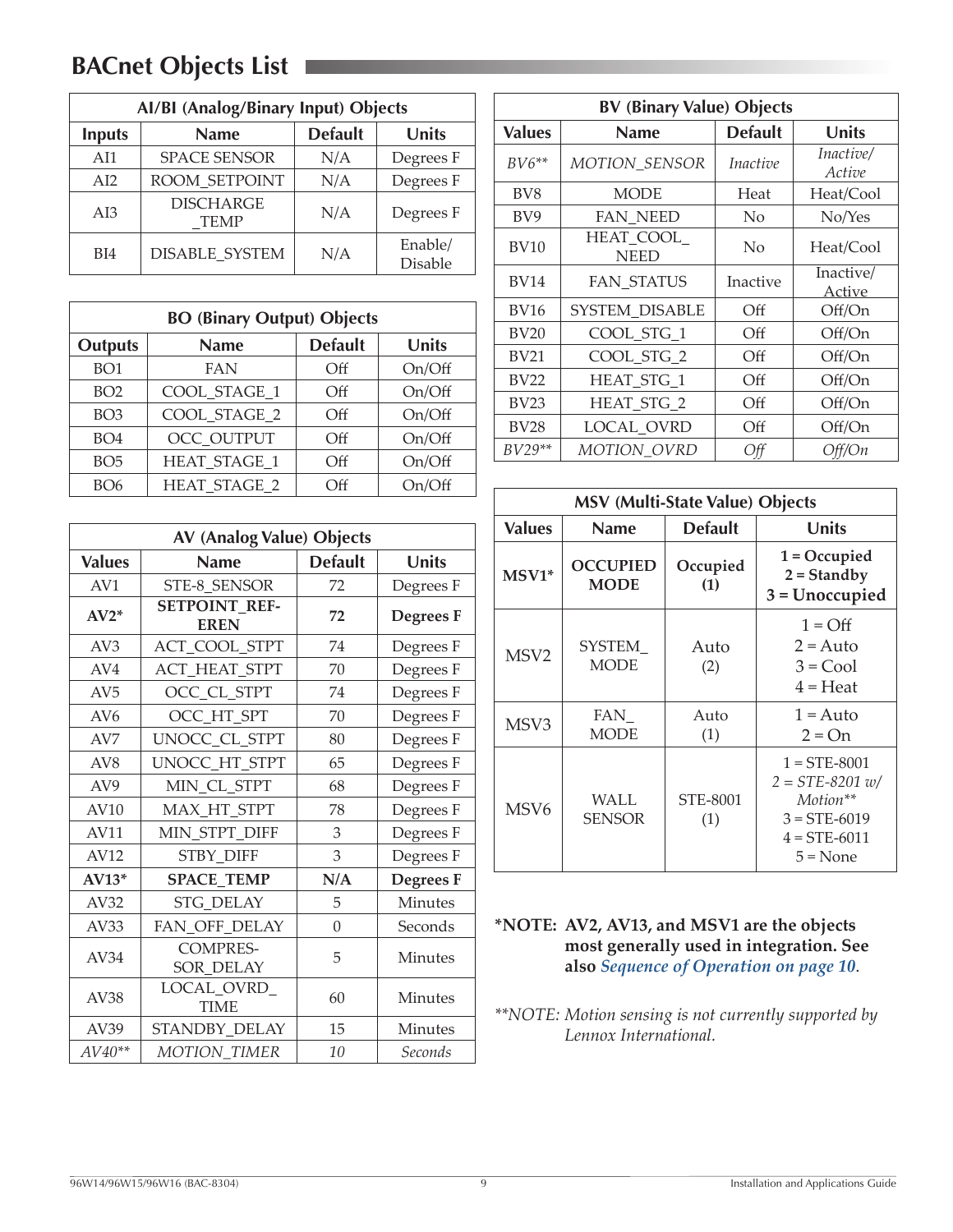# <span id="page-9-2"></span><span id="page-9-0"></span>**Sequence of Operation**

NOTE: See also *[BACnet Objects List on page 9](#page-8-1)*.

NOTE: The controller has no schedule. **The default mode is Occupied.** A building automation system can command it (via MSV1) to Unoccupied or Standby.

### **Control Loops**

Individual control loops for heating and cooling are driven from the respective active heating or cooling setpoints and referenced to the current room temperature.

#### <span id="page-9-1"></span>**Fan**

#### **Fan Operation**

#### **NOTE: If a switch across BI4 and ground is closed, the system is shut down (see** *[Input](#page-3-1)  [Connections on page 4](#page-3-1)*).

The fan runs only if the System Shutdown input (BI4) is active (i.e., an open switch). If a System Status contact is not available in the system, the unit will operate normally as if the System Status is active.

Fan operation can be set for AUTO or ON modes (MSV3). If the fan is set to AUTO, the fan runs (only) on a call for heating or cooling. If the fan is set to ON, the fan runs continuously during occupied or standby modes, but the fan runs only on a call for heating or cooling during unoccupied mode.

If the fan is in AUTO mode, after the heating or cooling stages transition to inactive, the fan remains on for the duration of the Fan Delay Timer (AV33) prior to being disabled.

#### **Fan Status**

Fan Status is reflected in the binary variable BV14.

AI3 (Discharge Air Temperature) can be used for both Fan Status and DAT. (See *[Input Connections](#page-3-1)  [on page 4](#page-3-1)*.) If the switch closes, the DAT sensor is shorted and the Fan Status is signaled as inactive. For Fan Status, AI3 expects a NC status contact (i.e., the contact is closed when the fan is inactive). If a Fan Status contact is not available in the system, the unit operates normally as if the Fan Status is active.

## **Staged Heating and Staged Cooling**

The heating and cooling outputs are active when the System Enable input (BI4) is active (i.e., open dry contact) and the Fan Status variable is active.

Auto, Heat, Cool, or Off can be selected for System Mode (MSV2). If System Mode is Heat, only the heating outputs will be allowed to be active. If System Mode is Cool, only the cooling outputs will be allowed to be active.

If the System Mode is Auto, the controller determines if heating or cooling is active, based on the active control loop (heating or cooling). If the controller determines that the active mode should switch (either heating to cooling or cooling to heating), the current mode stages is inactive for at least the Fan Delay Off timer (AV33) prior to the new mode stages becoming active. The current mode is determined by the control loop (heating loop or cooling loop) with the greatest value.

The heating (cooling) stages are controlled from the heating (cooling) control loops. The first stage is enabled when the control loop is greater than 50% and disabled when less than 1%. The second stage is enabled when the control loop is greater than 99% and if the first stage has been active for at least the duration of the Stage Delay Timer (AV32). The State Delay Timer applies when enabling stages; it does not apply when disabling stages. The second stage is disabled if the control loop is less than 50%.

The cooling stages are subject to a Compressor Delay (AV34). Once inactive, a cooling stage remains off for the duration of the Compressor Delay prior to being enabled.

### **Occupancy**

There is no internal schedule.

The following occupancy states (MSV1) are valid: occupied, standby, and unoccupied. Occupied denotes local occupancy and building occupancy; standby denotes local non-occupancy and building occupancy; unoccupied denotes local and building non-occupancy.

The default mode is occupied. A building automation system can command it to unoccupied or standby.

The occupancy output (BO4) is active if the occupancy state is either occupied or in standby. The occupancy output is inactive if the occupancy state is unoccupied.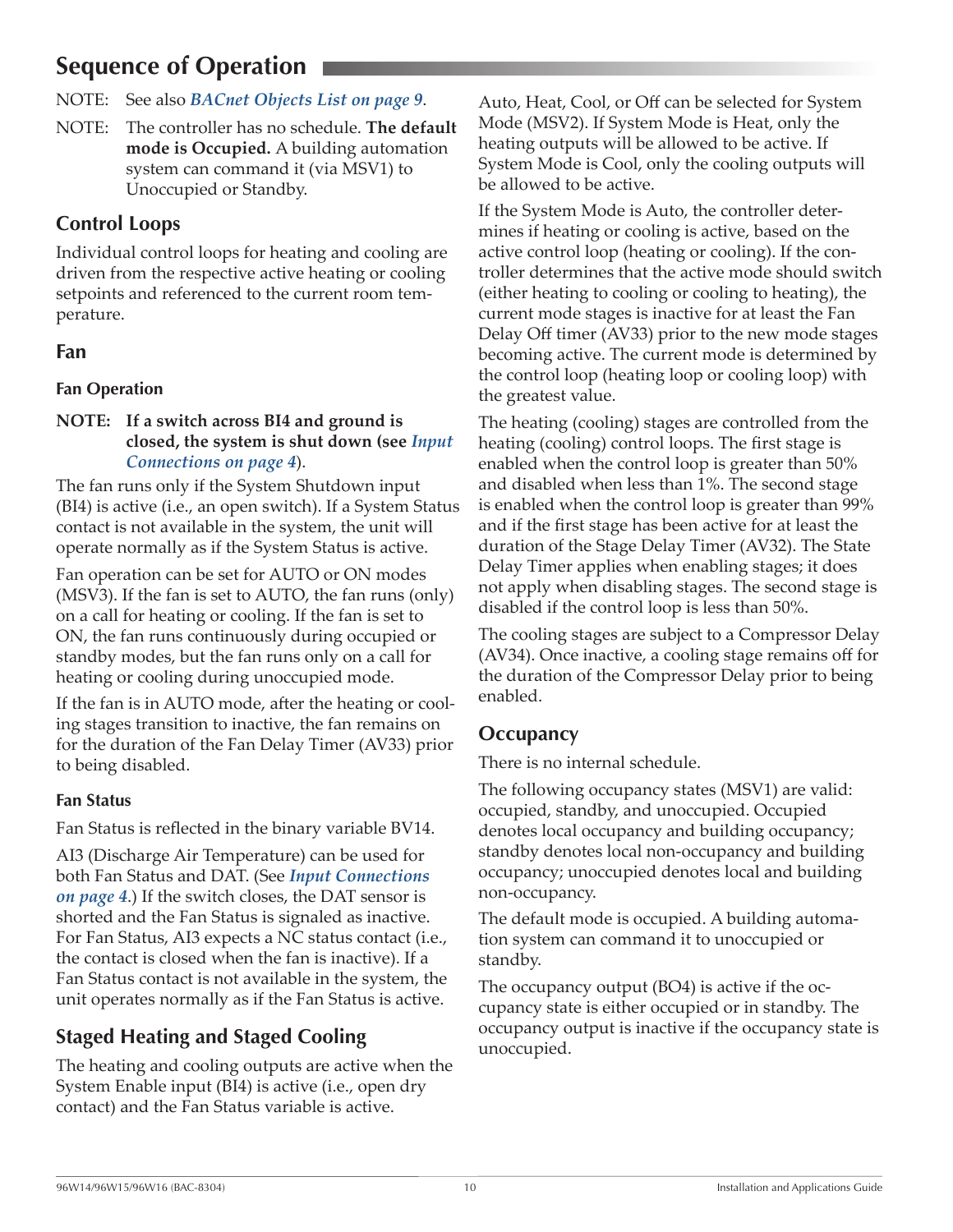<span id="page-10-0"></span>If the controller detects an STE-8001 or STE-601x sensor (i.e., sensors without motion), the controller defaults to occupied operation.

*NOTE: If the controller detects a digital sensor with motion, the unit toggles between occupied and standby based on observed local motion. To remain in the occupied state for the duration of the standby timer, local motion must be observed twice within a 30 second window.*

#### **Setpoints**

The following space setpoints (AV3–AV8) are used to control the unit operation: Active Cooling, Active Heating, Occupied Cooling, Occupied Heating, Unoccupied Cooling, Unoccupied Heating, Standby Cooling (internally calculated), Standby Heating (internally calculated). The space setpoints have default values, but may be manipulated depending on which Wall Sensor Type (MSV6) is connected. Standby setpoints are calculated by applying the Standby Offset to the Occupied Heating and Cooling Setpoints.

**NOTE: When any space setpoint is manipulated, by any means, a limit is applied (at BACnet Priority 9). No cooling setpoint (Occupied, Standby, or Unoccupied) shall be lower than the Min Cooling Setpoint (AV9). No heating setpoint (Occupied, Standby, or Unoccupied) shall be higher than the Max Heating Setpoint (AV10).**

During Unoccupied Mode, Active Cooling Setpoint is set to the Unoccupied Cooling Setpoint; the Active Heating Setpoint is set to the Unoccupied Heating Setpoint.

During Standby Mode, the Active Cooling Setpoint is set to the previously calculated standby cooling setpoint; the Active Heating Setpoint is set to the previously calculated standby heating setpoint.

During Occupied Mode, the Active Cooling Setpoint is set to the Occupied Cooling Setpoint and the Active Heating Setpoint is set to the Occupied Heating Setpoint.

#### **Occupied and Unoccupied**

If Wall Sensor Type (MSV6) is detected as STE-8x01, then the cooling and heating setpoints are mapped and manipulated directly from STE-8x01.

If Wall Sensor Type is detected as STE-6019, Occupied Cooling Setpoint and Occupied Heating Setpoint are determined from the rotary setpoint dial. The reading on input is mapped to Space Setpoint

Reference (AV2). Occupied Cooling Setpoint is then set to the Space Temp Reference plus one half of the Minimum Setpoint Differential (AV11). Likewise the Occupied Heating Setpoint is set to the Space Temp Reference minus one half the Minimum Setpoint Differential. Unoccupied Cooling and Heating Setpoints remain their default values or those set during unit configuration.

If any setpoint is adjusted and comes within Minimum Setpoint Differential (AV11) of its corresponding opposite heating or cooling setpoint, the opposite setpoint from the one adjusted is "pushed" to maintain the Minimum Setpoint Differential between the two. For example, if Minimum Setpoint Differential is set to 4° F, the Occupied Heating Setpoint is set to 70° F and the Occupied Cooling Setpoint is lowered from 74° F to 71° F, the Occupied Heating Setpoint is reset to 67° F.

#### **Standby**

Standby mode (on MSV1) is entered if:

- Commanded by a building automation system.
- *• Local motion (via a KMC STE-8201W) is not observed for the duration of the Standby Timer. The STE-8201W is not currently supported by Lennox International.*

During Standby Mode, the standby cooling setpoint is calculated by adding the Occupied Cooling Setpoint and the Standby Differential. Similarly, the standby heating setpoint is calculated by subtracting the Standby Differential from the Occupied Heating Setpoint.

### **Sequence Configuration**

The following sequence parameters are adjustable through the STE-8001 digital wall sensor:

- Occupied Heating (AV4) and Cooling (AV3) **Setpoints**
- Unoccupied Heating (AV8) and Cooling (AV7) Setpoints
- Standby Setpoint Setback (AV12)
- Maximum Heating Setpoint Limit (AV10)
- Minimum Cooling Setpoint Limit (AV9)
- Minimum Setpoint Differential (AV11)
- Standby timer (AV39)
- Fan Operation Mode (MSV3)
- Fan Off Delay (AV33)
- System Mode (MSV2)
- Heating and Cooling Stage Delay (AV32)